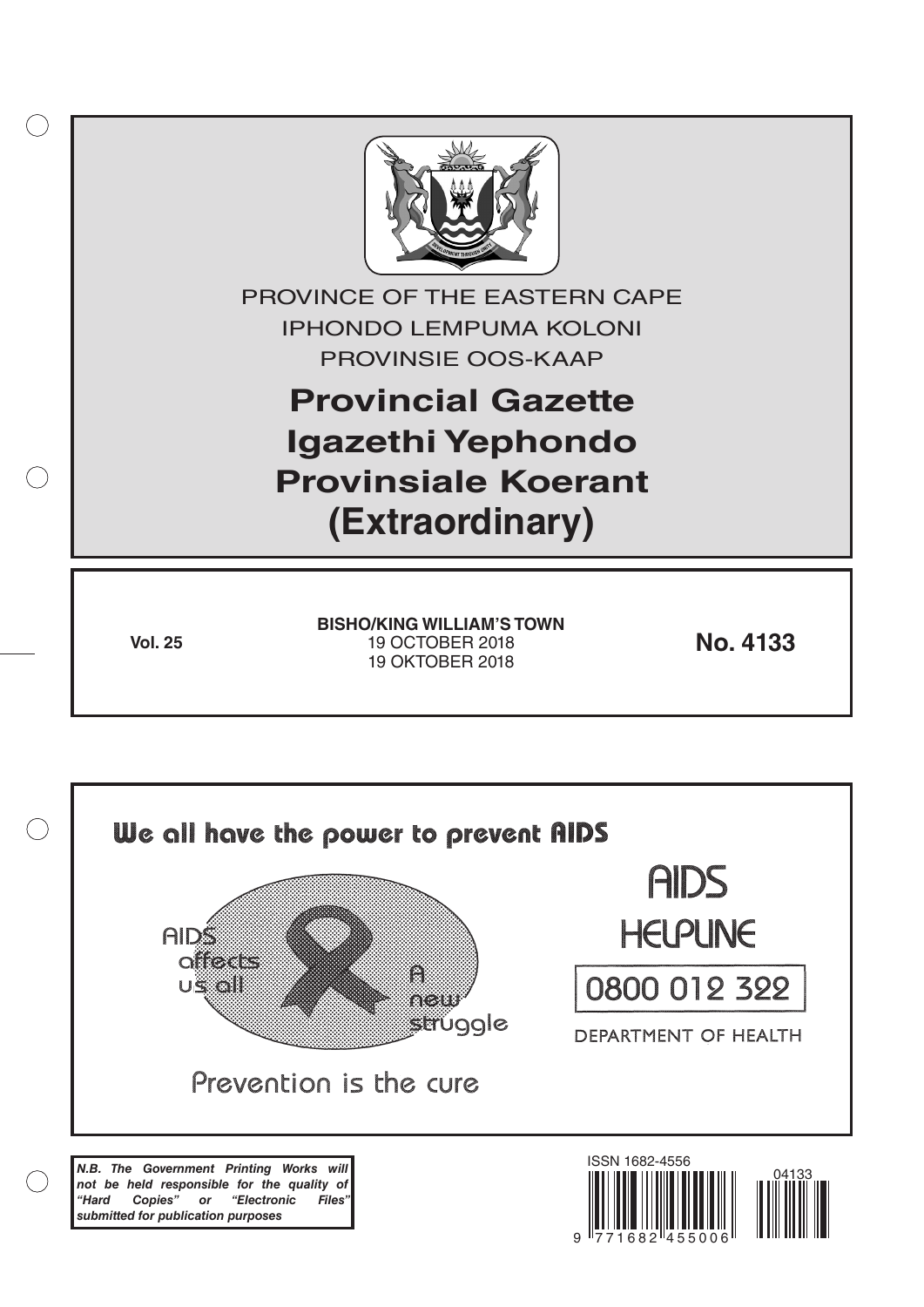# **IMPORTANT NOTICE:**

**The GovernmenT PrinTinG Works Will noT be held resPonsible for any errors ThaT miGhT occur due To The submission of incomPleTe / incorrecT / illeGible coPy.**

**no fuTure queries Will be handled in connecTion WiTh The above.**

# **CONTENTS**

|     |                                                                                                       | Gazette<br>No. | Page<br>No. |
|-----|-------------------------------------------------------------------------------------------------------|----------------|-------------|
|     | <b>LOCAL AUTHORITY NOTICES • PLAASLIKE OWERHEIDS KENNISGEWINGS</b>                                    |                |             |
| 230 | Eastern Cape Liquor Act (10/2003): Notice of lodgement of applications for transfer of certificate of |                |             |
| 231 |                                                                                                       | 4133           |             |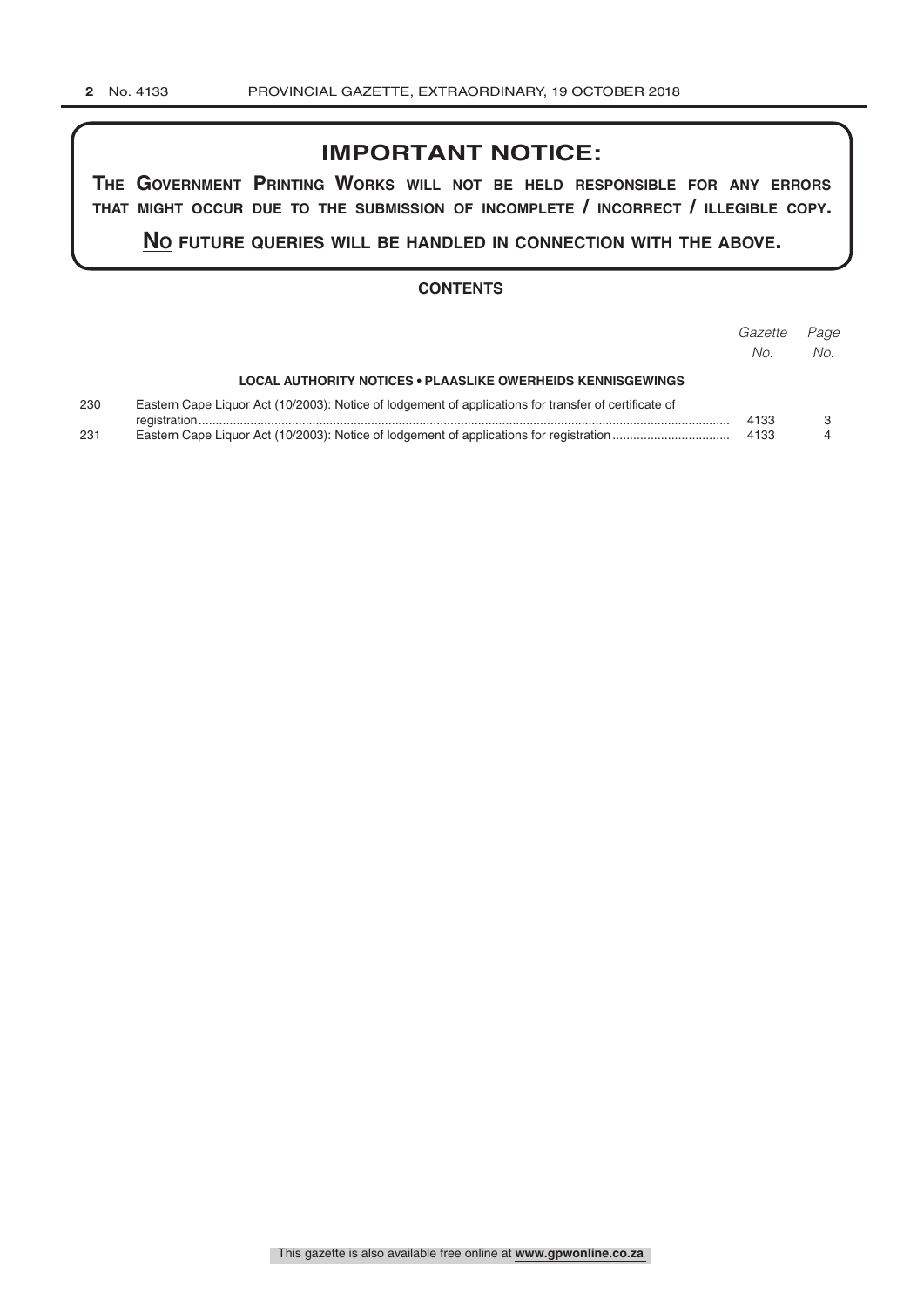# Local Authority Notices • Plaaslike Owerheids Kennisgewings

## **LOCAL AUTHORITY NOTICE 230 OF 2018**

 $P^{0.9}$  44.(4)]  $R_{\text{eq}}$  11 (1)<sub>1</sub>

#### EASTERN CAPE LIQUOR ACT, 2003 (Act No. 10 of 2003)

## NOTICE OF LODGEMENT OF APPLICATIONS FOR TRANSFER OF CERTIFICATE OF REGISTRATION

Notice is hereby given that the applications for transfer of certificates of registration, particulars of which appear in the Schedule hereunder, have been lodged with the Board.

Interested parties may, free of charge, inspect any application which appears in the Schedule hereunder and may within twenty one days of this notice, lodge with the Board written representations in support of, or written objections.

#### LERATO RADIKOANYANA EASTERN CAPE LIQUOR BOARD 18 October 2018

### SCHEDULE

|                           |                   | $\overline{2}$                                            | 3                                                                                            | 4                                                       | 5                                                                             |
|---------------------------|-------------------|-----------------------------------------------------------|----------------------------------------------------------------------------------------------|---------------------------------------------------------|-------------------------------------------------------------------------------|
| <b>Application Number</b> |                   | Name and number<br>of Ward                                | Particulars of certificate of<br>registration                                                | Particulars of holder of<br>certificate of registration | <b>Particulars of</b><br>prospective holder of<br>certificate of registration |
| 1.                        | ECP21952/03016/ON | Ward 8 Makana<br><b>Local Municipality</b>                | Haricot's Deli & Bistro, 32 New<br>Stret, Grahamstown, 6139                                  | Haricot's Deli &<br><b>Bistro</b><br>(Pty) Limited      | Bitgo 3 CC                                                                    |
| 2.                        | ECP05981/03026/OO | Ward 10 Buffalo<br>City Metropolitan                      | Lily's Tavern, ELM<br>48321, 20<br>Silverton Crescent.<br>Egoli, East<br>London, 5201        | <b>Violet Florence Adkins</b>                           | <b>Gino Adkins</b>                                                            |
| 3.                        | ECP13723/90454/OO | Ward 28 Nelson<br>Mandela<br>Metropolitan<br>Municipality | Nonxuba's Tavern, Erf 40105, 208<br>Street,<br>Zwide,<br>Port<br>Kovana<br>Elizabeth, 6001   | Londi Lecdear Nonxuba                                   | Ludwe General Nonxuba                                                         |
| 4.                        | ECP22838/90454/OO | Ward Nelson<br>Mandela<br>Metropolitan<br>Municipality    | Bocadillos On First, Erf 8785, 22<br>Walmer,<br>Port<br>First Avenue,<br>Elizabeth, 6001     | <b>Bocadillos</b><br>Tree<br>Lemon<br>(Pty) Limited     | Bocadillos On 1 <sup>st</sup> (Pty)<br>Limited                                |
| 5.                        | ECP18756/03026/OO | Ward 15 Buffalo<br>City Metropolitan<br>Municipality      | Jack's Inn, 55575 Mxina Street,<br>Nompumelelo Township,<br>Beacon<br>Bay, East London, 5201 | Ntombesithathu Nomalizo<br><b>Faith Gcwabe</b>          | Nomfundo Viola Madini                                                         |
| 6.                        | ECP07868/03026/OO | Ward 12 Buffalo<br>City Metropolitan<br>Municipality      | Sisco's Tavern, 1203 N.U. 1,<br>Mdantsane, 5201                                              | Christina Menzeleleli                                   | Sipokazi Cecilia<br>Menzeleleli                                               |
| 7.                        | ECP02216/03026/OO | Ward 34 Buffalo<br>City Metropolitan<br>Municipality      | Main<br>980<br>Jambase's<br>Tavern.<br>Street, Dimbaza, 5606                                 | <b>Wilton Faleni</b>                                    | Nobantu Ivon Dyantyi                                                          |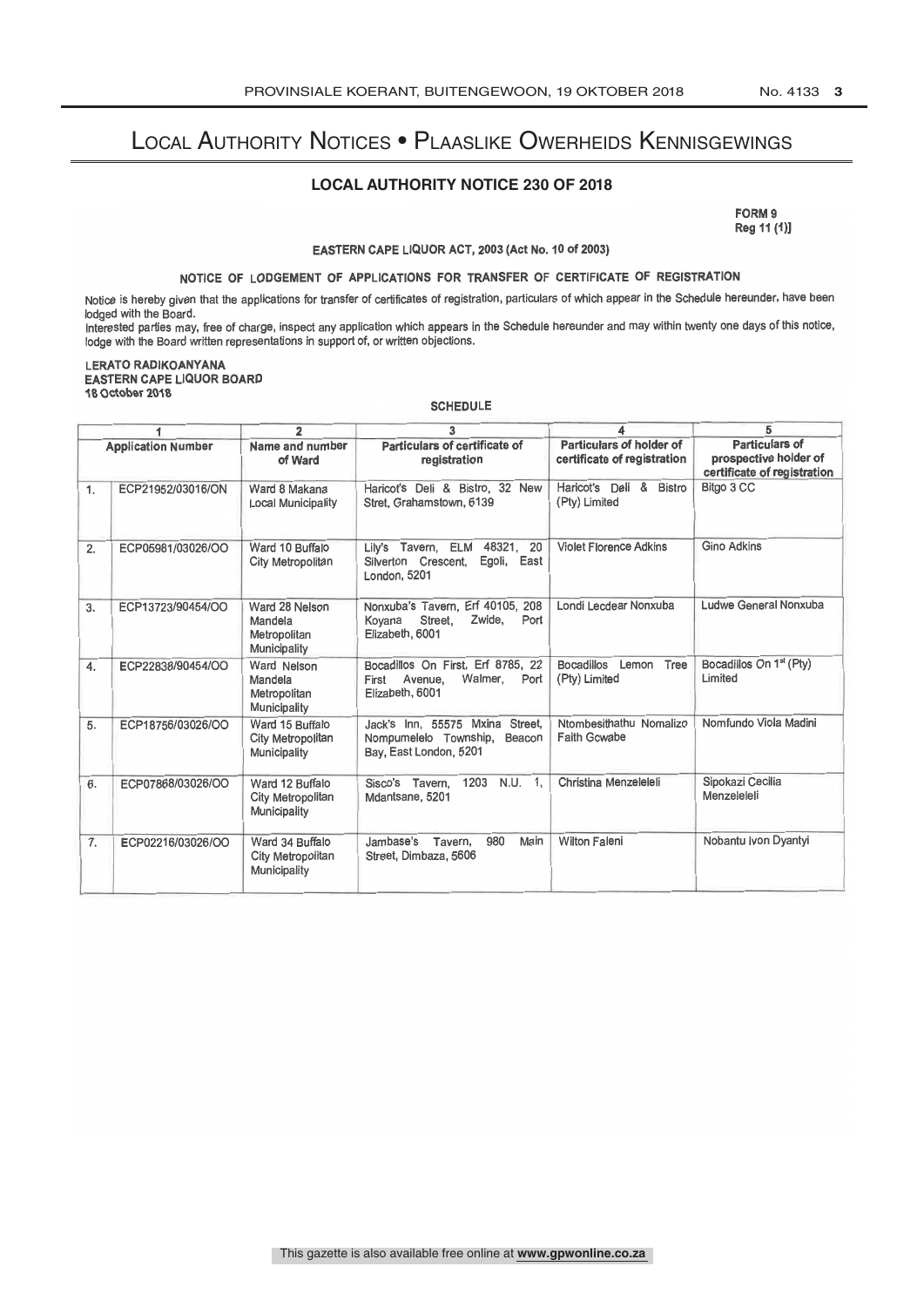# **LOCAL AUTHORITY NOTICE 231 OF 2018**

1. CM3  $[log\theta + (1)$ 

### EASTERN CAPE LIQUOR ACT, 2003 (Act No. 10 of 2003) NOTICE OF LODGEMENT OF APPLICATIONS FOR REGISTRATION

Notice is nereby given that the applications for registration, particulars of which appear in the Schedule hereunder, have been lodged with the Board.<br>Interested parties may, free of charge, inspect any application which a LERATO RADIKOANYANA EASTERN CAPE LIQUOR BOARD 18 October 2018 SCHEDULE

| <b>Application Number</b> |                   | $\overline{2}$                                           | 3                                   | 4<br>Kind of<br>liguor to be<br>sold | Name under which business is to be<br>conducted and particulars of the erf,<br>street or farm                 |  |
|---------------------------|-------------------|----------------------------------------------------------|-------------------------------------|--------------------------------------|---------------------------------------------------------------------------------------------------------------|--|
|                           |                   | Name and number of<br>Ward                               | Kind of registration<br>applied for |                                      |                                                                                                               |  |
| 1.                        | REF9009231212087  | Ward 17 Umzimvubu<br><b>Local Municipality</b>           | On and Off<br>Consumption           | All kinds                            | Kwa Dlwathi, Lubacweni Administrative<br>Area, Mount Frere, 5090                                              |  |
| 2.                        | REF5202275705082  | Ward 23 Mnquma Local<br>Municipality                     | On and Off<br>Consumption           | All kinds                            | Kwa Ngconde's Tavern, Teko Springs,<br>Emkhwakheni Administrative Area,<br>Centane, 4980                      |  |
| 3.                        | REFIT 1143/2002   | Ward 18 Buffalo City<br><b>Metropolitan Municipality</b> | On Consumption                      | All kinds                            | Mugg & Bean - Vincent, Erf 33305, Shop<br>47848, Vincent Park Centre, Vincent, East<br>London, 5201           |  |
| 4.                        | REF5704205956081  | Ward 17 Mnguma Local<br>Municipality                     | On and Off<br>Consumption           | All kinds                            | The Once, Rakhoso Village, Sterkspruit,<br>9762                                                               |  |
| 5.                        | REF2017/051377/07 | Ward 50 Buffalo City<br>Metropolitan                     | On and Off<br>Consumption           | All kinds                            | Emdeni Meat Comer (Pty) Limited, 5117<br>N.U. 8, Mdantsane, 5219                                              |  |
| 6.                        | REF9207115595086  | Ward 11 Nyandeni Local<br>Municipality                   | On and Off<br>Consumption           | All kinds                            | Emthunzini Tavem, Ziphunzana Location,<br>Sibangweni Administrative Area, Libode,<br>5120                     |  |
| 7.                        | REF8306171113080  | Ward 5 Makana Local<br>Municipality                      | On and Off<br>Consumption           | All kinds                            | Kwa Nandi, 19 Mcelu Street, Extension 9,<br>Grahamstown, 6139                                                 |  |
| 8.                        | REF2018/007141/24 | Ward 6 King Sabata<br>Dalindyebo Local<br>Municipalty    | On Consumption                      | All kinds                            | Café Leeds, 41 Leeds Street, Mthatha, 5100                                                                    |  |
| 9.                        | REF2014/115161/07 | <b>Walter Sisulu Local</b><br>Municipality               | <b>Special Event</b>                | All kinds                            | Sondela Music Festival, Corner Murray &<br>Young Streets, Aliwal North, 9750                                  |  |
| 10.                       | REF2018/401014/08 | <b>Buffalo City Metropolitan</b><br>Municipality         | <b>Special Event</b>                | All kinds                            | Ncera Macadamia Harvest Festival NPC,<br>Erf 1038/2, Ncera Great Place, Ncera<br>Village 1, Kidds Beach, 5264 |  |
| 11.                       | REF9307271220089  | Mbhashe Local<br>Municipality                            | <b>Special Event</b>                | All kinds                            | Tenza Beach Festival, Tenza Beach,<br>Willowvale, 5340                                                        |  |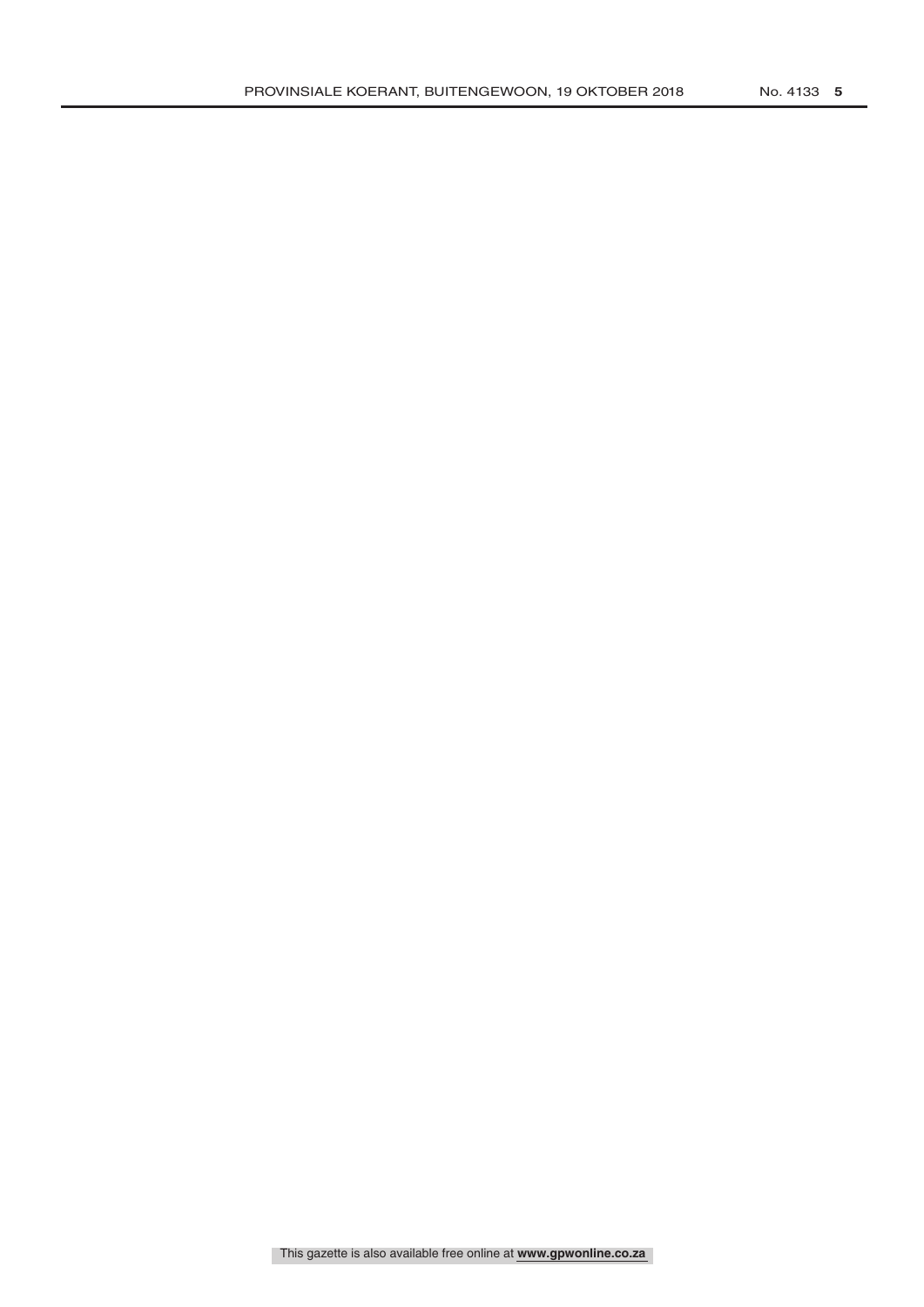This gazette is also available free online at **www.gpwonline.co.za**